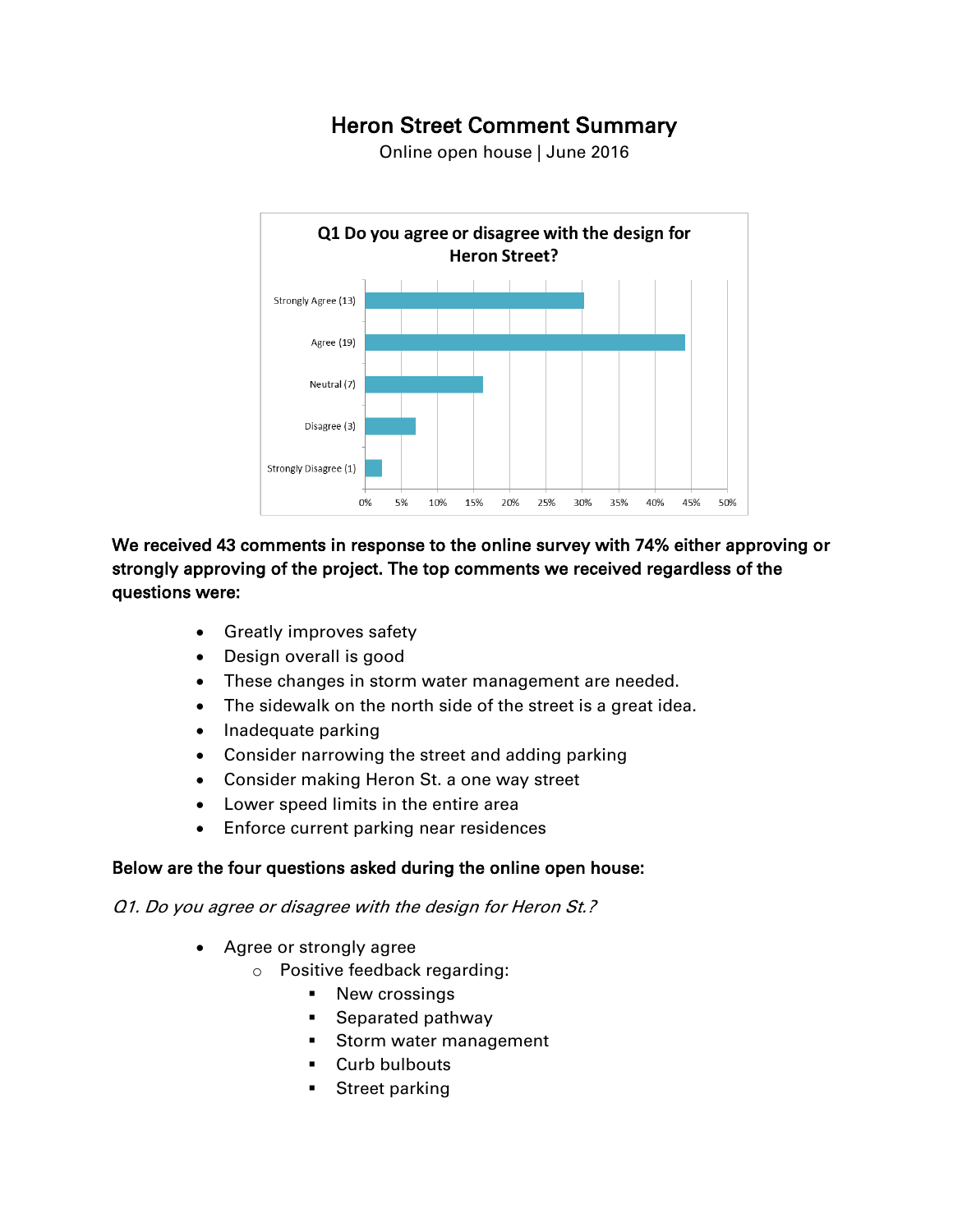- **Designated sidewalks and crosswalks**
- o There are always bicyclists and pedestrians trying to cross and navigate the sides between parked cars
- o Discourages cut-through traffic
- o Greatly improves safety
- o Improves traffic flow
- $\circ$  Great concept to improve and maintain the beautification of the North End area
- Disagree or strongly disagree
	- o Combination of bike and car traffic around crosswalk
	- o Narrowing of the street
	- $\circ$  Street is not wide enough to accommodate parked cars on both sides
	- o Tree removal
	- $\circ$  Consider encouraging traffic to use Lemp St. by turning stop sign on Lemp at 11<sup>th</sup> St. 90 degrees and adding a stop sign on Heron
	- o Consider instead making Heron St. one way with diagonal parking
	- o Current situation works well enough, only repainting current crosswalks is necessary
	- o Paved pedestrian path encourages bikers to ride quickly, does nothing to absorb rain, and many runners will avoid it altogether
	- o Pathway does not take into account the highest volume of foot traffic from the tennis courts
- Neutral
	- $\circ$  Cars often times do not slow down turning from 9th St. onto Heron and closely miss having an accident with pedestrians, cars, and cyclists
	- o No street parking on north side of Heron St. should be removed
	- o Parking should not encroach into the existing street
	- o Sidewalk around 1017/1019 is already too close to the dwelling; no changes should be made on that side of the street
	- o Increase in visitors and limited parking highly impacts residences

#### *Q2. Is there anything we missed or special consideration we need to take into account?*

- Don't remove trees and bushes or replant additional trees in the park
- There should be a three-way stop to slow cars down at  $9<sup>th</sup>$  St. and Heron
- Consider speed bumps from  $9<sup>th</sup>$  to 13<sup>th</sup> to slow down cars
- 15 mph speed limit
- **Effort should be made to preserve/add parking**
- Do not decrease number of parking spots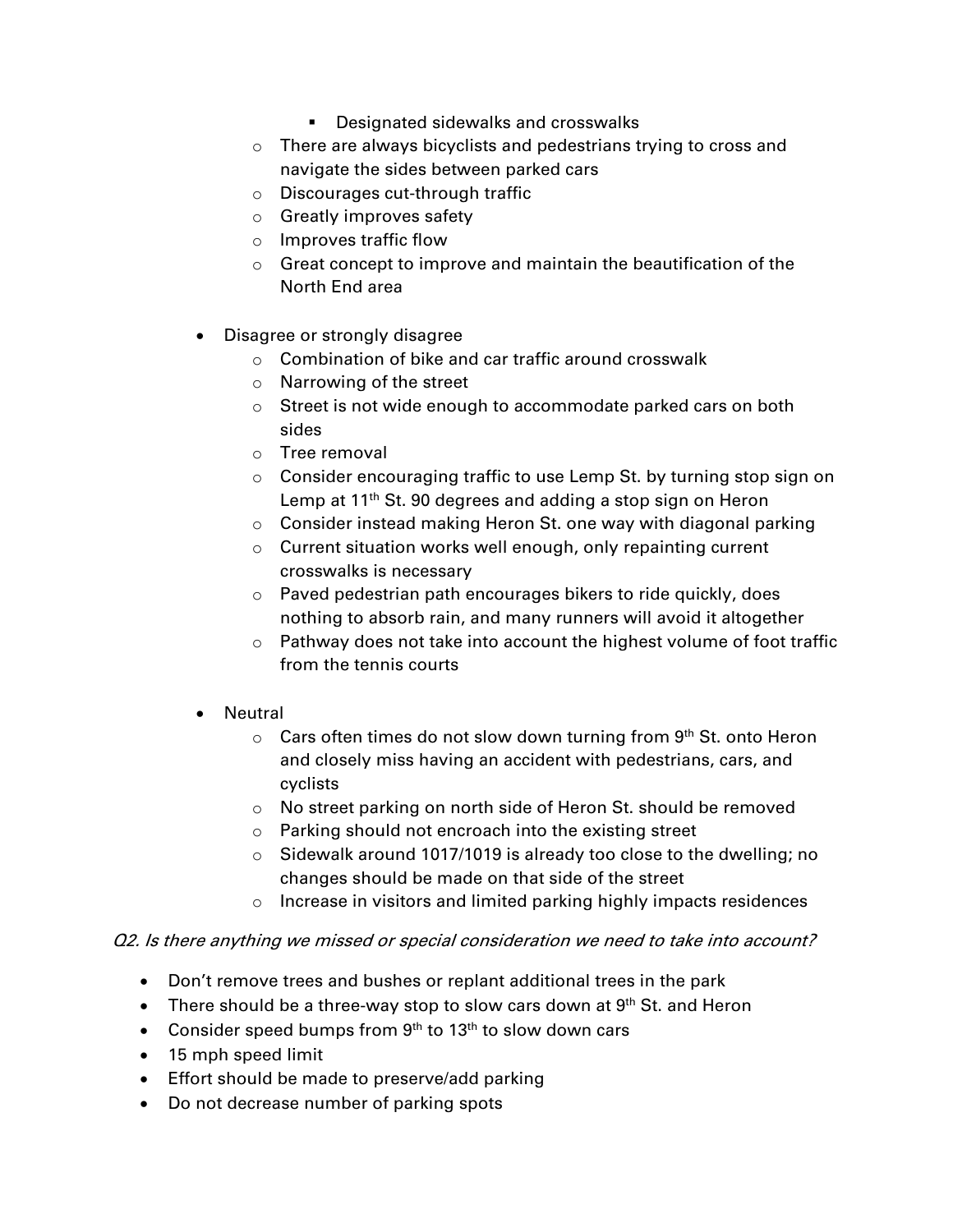- Consider angle parking
- Widen roadway to accommodate parked cars on both sides
- It is difficult to see children darting out between parked cars, consider not allowing parking on north side of Heron
- Parking rules in residential should be enforced
- The 10' sidewalk takes up too much open grass space, sidewalk should go instead by the road curb
- There should be only west bound traffic between  $9<sup>th</sup>$  and  $12<sup>th</sup>$  and two-way bike traffic between 9<sup>th</sup> and 13<sup>th</sup>
- No "traffic-light style" crossing signals. Use signals similar to crossing near Boise Public Library
- An alternative to Heron is needed because there are no convenient ways to get to Hill Road/Heights Drive from 8<sup>th</sup> St/Summerset
- Consider a specific bike path/route separate from the sidewalks in the park
- Consider parking lot design that assists storm water drainage (brick layout similar to Whole Foods)
- Traffic calming measures are needed at corner of Heron and 9<sup>th</sup> St. where cars roll through the stop sign and severely cut the corner
- Consider orange flags for pedestrians to use for crossing Heron and 13<sup>th</sup> St.
- Current parking lot was not built to accommodate school sports teams, events, and mountain bikers' rigs. Give the park back to the neighborhood by limiting to picnics only
- Local resident prefers unpaved trails and pathways

#### *Q3. General Comments:*

- The path may need to be wider than 10'
- Consider 10' path to tennis courts, then 6' path to trailhead
- The sidewalks may be too far north in the area of  $10<sup>th</sup>$  St.
- Very exciting to see a plan for all kinds of access and traffic, not just cars
- There is a need for east-west bike street between  $9<sup>th</sup>$  and 13<sup>th</sup>
- Congestion is very dangerous
- A stop sign on 9<sup>th</sup> and Heron will help to slow traffic down enough to make it safe
- Work closely with parks and recreation in identifying and implementing traffic calming actions at the intersection of 13<sup>th</sup> and Heron St.
- Traffic on 8<sup>th</sup> and 9<sup>th</sup> to access the park from Fort should be discouraged
- Traffic needs to be slowed down on Heron, and 13<sup>th</sup> street corner
- Improvement to traffic and parking is needed on most of north end above  $9<sup>th</sup>$  St.
- Parking on both sides of the street seems to create more hazards
- Additional parking is needed
- Consider street signs that limit hours for parking
- Plant the same number of trees that are removed